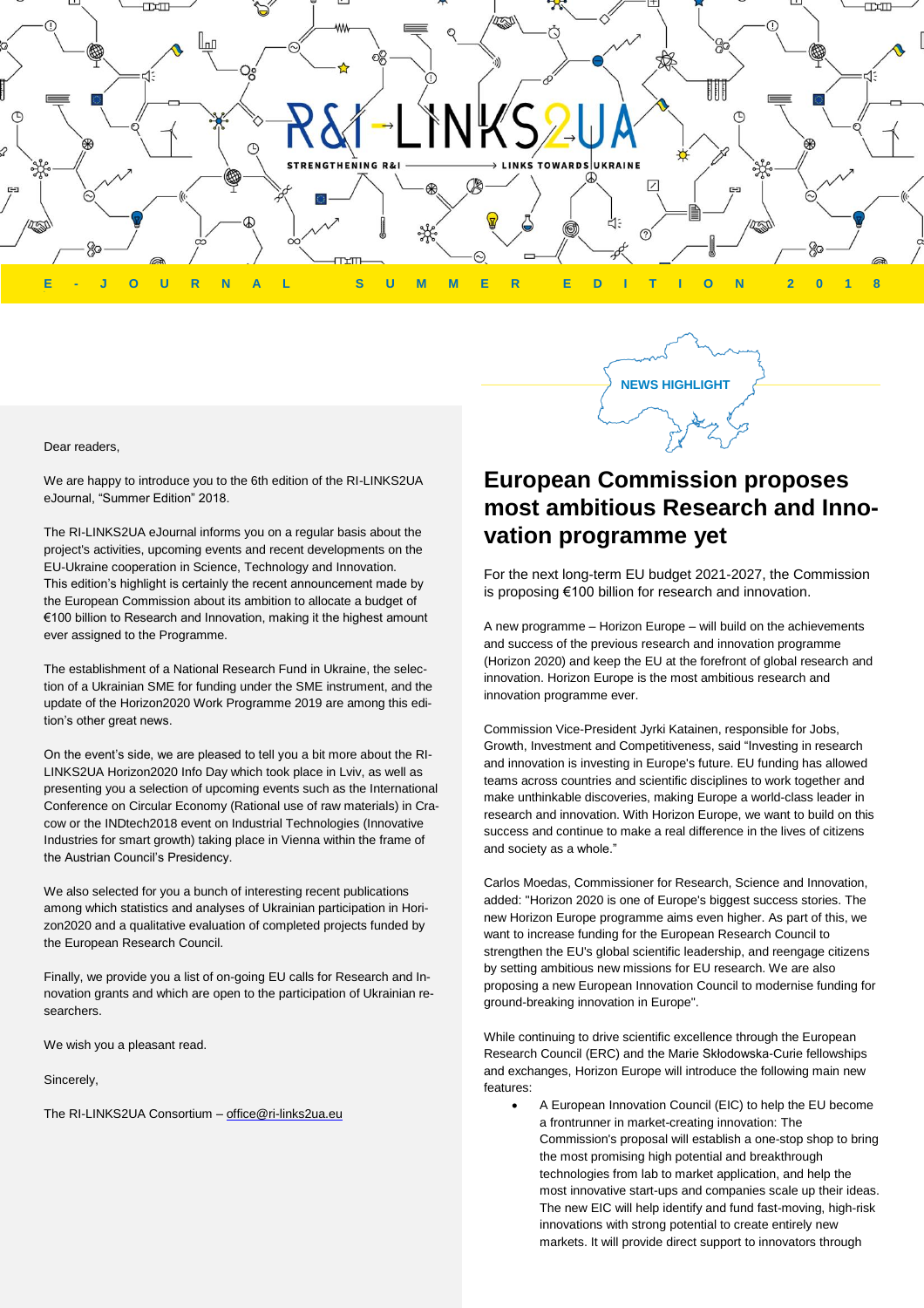two main funding instruments, one for early stages and the other for development and market deployment. It will complement the European Institute of Innovation and Technology (EIT).

- New EU-wide research and innovation missions focusing on societal challenges and industrial competitiveness: Under Horizon Europe, the Commission will launch new missions with bold, ambitious goals and strong European added value to tackle issues that affect our daily lives. Examples could range from the fight against cancer, to clean transport or plastic-free oceans. These missions will be co-designed with citizens, stakeholders, the European Parliament and Member States.
- Maximising the innovation potential across the EU: Support will be doubled for Member States lagging behind in their efforts to make the most of their national research and innovation potential. Moreover, new synergies with Structural and Cohesion Funds will make it easy to coordinate and combine funding and help regions embrace innovation.
- More openness: The principle of 'open science' will become the modus operandi of Horizon Europe, requiring open access to publications and data. This will assist market uptake and increase the innovation potential of results generated by EU funding.
- A new generation of European Partnerships and increased collaboration with other EU programmes: Horizon Europe will streamline the number of partnerships that the EU coprogrammes or co-funds with partners like industry, civil society and funding foundations, in order to increase their effectiveness and impact in achieving Europe's policy priorities. Horizon Europe will promote effective and operational links with other future EU programmes, like Cohesion Policy, the European Defence Fund, the Digital Europe Programme and the Connecting Europe Facility, as well as with the international fusion energy project ITER.

The Joint Research Centre (JRC), the Commission's science and knowledge service, will continue to contribute with scientific advice, technical support and dedicated research.

The proposed budget allocation of €100 billion for 2021-2027 includes €97.6 bn under Horizon Europe (€3.5 bn of which will be allocated under the InvestEU Fund) and €2.4 bn for the Euratom Research and Training Programme. The Euratom programme, which funds research and training on nuclear safety, security and radiation protection, will have an increased focus on non-power applications such as healthcare and medical equipment, and will also support the mobility of nuclear researchers under the Marie Skłodowska-Curie Actions.

#### **Next steps**

A swift agreement on the overall long-term EU budget and its sectoral proposals is essential to ensure that EU funds start delivering results on the ground as soon as possible. Delays would force Europe's brightest minds to look for opportunities elsewhere. This would imply the loss of thousands of research jobs and harm Europe's competitiveness. From fundamental research to market-creating innovation, key advances in e.g. healthcare, climate action, green transport and sustainable agriculture would slow down; solutions for cancer treatments, greenhouse gas emissions, smart cars, and healthy diets would be delayed.

An agreement on the next long-term budget in 2019 would provide for a seamless transition between the current long-term budget (2014-2020) and the new one and would ensure predictability and continuity of funding to the benefit of all.



## **National Research Fund of Ukraine has been established**

The National Research Fund of Ukraine will start its operations in 2019 with the main task to provide grant support for research and development on a competitive basis.

The relevant resolution was approved at the meeting of the Cabinet of Ministers of Ukraine on July 4, 2018. The Regulations on the Fund has also been approved, stipulating the number of its employees – 60 people. The National Research Fund of Ukraine will work in the following areas:

- support of research and development activities
- promotion of scientific cooperation, scientific mobility, in particular, scientific training of researchers, including abroad
- development of the material and technical base for scientific research and development
- development of research infrastructure
- support for projects of young scientists
- popularization of science

#### **LINK**

<https://ri-links2ua.eu/object/news/612>

## **EIC Pilot: Ukrainian SME selected for funding under SME Instrument**

A total of 242 small and medium-sized enterprises (SMEs) from 30 countries, including one from Ukraine have been selected for funding under the Phase 1 Cut-off of the SME Instrument. The companies will receive a total amount of €12 million to share between their projects to get their innovations faster on the market.

**European Innovation Council pilot | SME INSTRUMENT** sults | Phase 1 Cut off | 3 May 2018



Examples of the projects selected include a sensory feedback system for phantom pains, a new technology for micro motors, a control system

**LINK** <https://ri-links2ua.eu/object/news/563>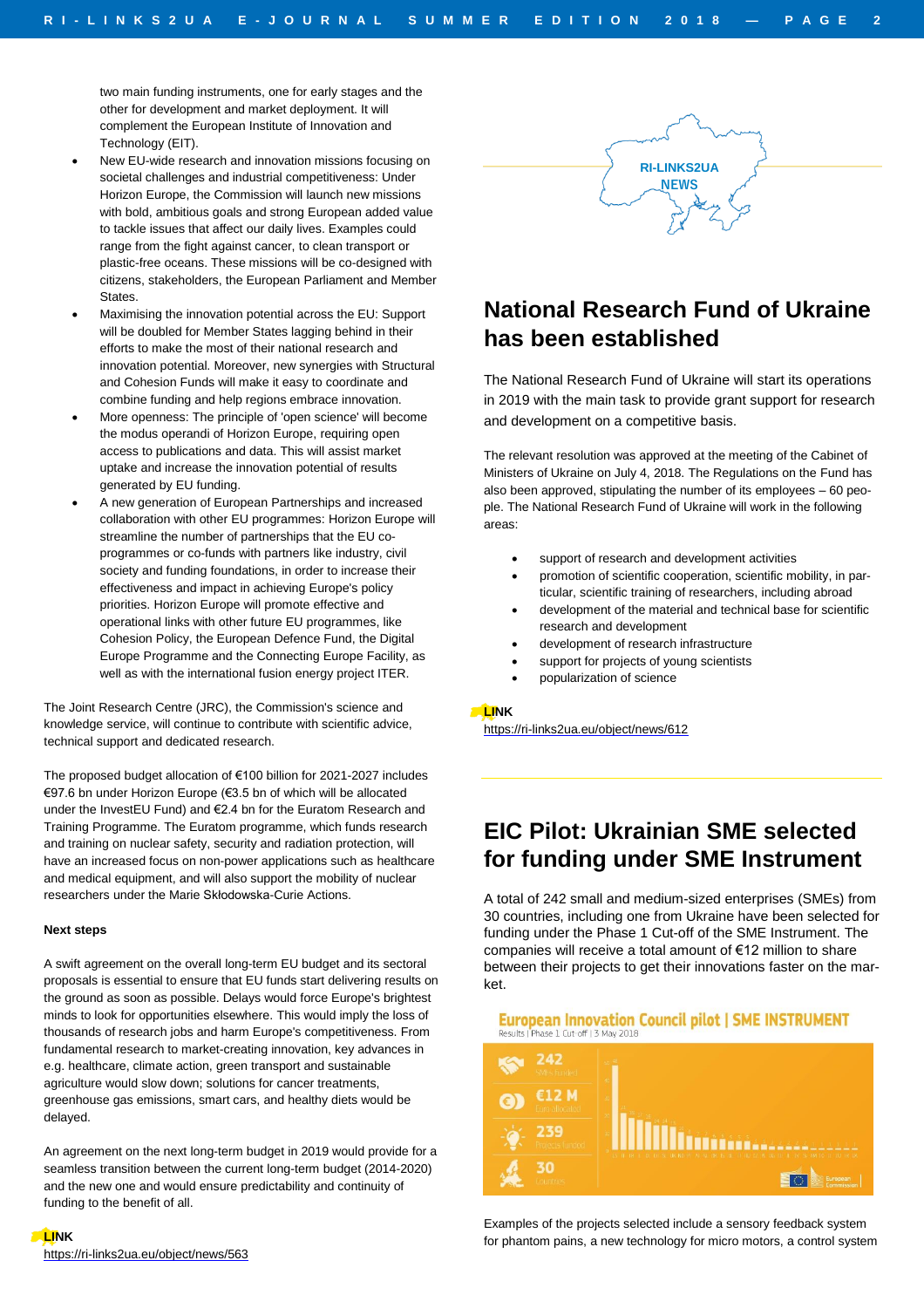for e-bikes that extends battery autonomy, a distance communication system for drones and a valuation tool for start-ups based on artificial intelligence.

The companies will be supported in the so-called Phase 1 of the SME Instrument, which means that each of the 239 projects will receive €50.000 to draft a business plan. Several companies can team up to propose one project. The companies will also receive free coaching and business acceleration services.

The majority of the companies selected for funding are in the field of information and communication technology (ICT), health and engineering. Most companies are based in Spain (48), Italy (21) and France (18).

The European Commission received 2149 proposals for the 3 May cutoff. The next application deadline for SME Instrument Phase 1 is on 5 September 2018.

The SME Instrument is part of the European Innovation Council (EIC) pilot that supports top-class innovators, entrepreneurs, small companies and scientists with funding opportunities and acceleration services. Companies can apply for two distinct phases under the SME Instrument, depending on the maturity of their innovation. Under Phase 1 of SME Instrument, each project receives a lump-sum of €50.000 to carry out a feasibility study. Under Phase 2, each project receives from €0.5 to €2.5 million to finance innovation activities such as demonstration, testing, piloting and scaling up. In addition, companies under both phases can benefit from free coaching and business acceleration services.

#### **LINK**

<https://ri-links2ua.eu/object/news/599>

# **Five Ukrainian companies to receive European funding for energyefficient innovations**

Five Ukrainian companies have been selected by the Climate Innovation Vouchers Program, a joint programme of the European Union (EU) and the European Bank of Reconstruction and Development (EBRD), to develop technologies aiming at increasing energy efficiency and reducing CO2 emissions. The total funding amounts to €170,000.

Climate Innovation Vouchers will help program awardees to boost the development, certification, and speed-up time-to-market for their GHGreducing, resource- and energy-efficiency advancing solutions.

The winners of the third wave of the CIV projects selection are:

- PassivDom (Kyiv) the creator of autonomous off-the-grid solar-powered 3D-printed smart Houses, suitable for use in most of climatic zones.
- Investment company «Symvol» (Kyiv) the developer of cast-iron-based alloys for heavy-load plain bearings. The material replaces brass- and plastic-based bearings and has up to 5x longer product life. It reduces the usage of scarce or environmentally harmful components.
- Sirocco Energy (Kyiv) the developer of low-noise linear wind generator, suitable for urban environment and roofs of buildings.
- «Lymansk» (Rybalche) the farm looking to implement semicircular eco-friendly aquaponics solution with fish farming

unit, fertilizing the plants grown with fish waste products and significantly reducing water and energy usage.

• Go To-U (Lviv) – the creator of EV charging network management tool connecting socially and environmentally responsible HoReCa businesses with EV drivers and incentivizing electrical mobility.

According to Sergiy Maslichenko, Associate Director at the Energy Efficiency and Climate Change Team at the European Bank for Reconstruction and Development, said that having passed the equator of the Climate Innovation Vouchers program we've seen the impressive potential of Ukrainian developers of climate friendly solutions and see the clear need for launching new financial and grant products focused on developing cleantech and low-carbon economy.

Gianpiero Nacci, Deputy Head of the Energy Efficiency and Climate Change Team at EBRD, assumed that the diversity and scale of innovative solutions discovered while implementing the program are clear proof that Ukraine was the right choice to be the first country for launching EBRD Climate Innovation Vouchers. We see both significant growth potential for environmental technologies market (including the technology export potential) as well as the opportunities for developing relevant investment programs to support such growth.

Berend de Groot, Head of cooperation at the EU Delegation to Ukraine, said that the Climate Innovation Vouchers are instrumental to identify and support the most promising innovative energy and clean-tech companies, who will use the available funding to speed up their growth, thus contributing directly to the climate action, in line with our Paris commitments.

Roman Zinchenko, head of «Climate Innovation Vouchers» program and Chairman of the Board of NGO «Grencubator», noted that the results of 3rd wave of selection shows the potential of climate technologies across multiple industry verticals, as in addition to already popular directions like electrical mobility and renewables the winners represent innovations in materials, heavy machine building and housing. We expect that new players will be coming to the program, unlocking potential of sustainability and environmentally-friendly technologies.

## **LINK**

<https://ri-links2ua.eu/object/news/607>

## **41 Ukrainians will study at Joint Master Degree Courses at the Universities in Europe with the support of EU's Erasmus+ Programme**



The Call for Erasmus+ Learning Degree Mobility in 2018 has been completed and award decision on granting scholarships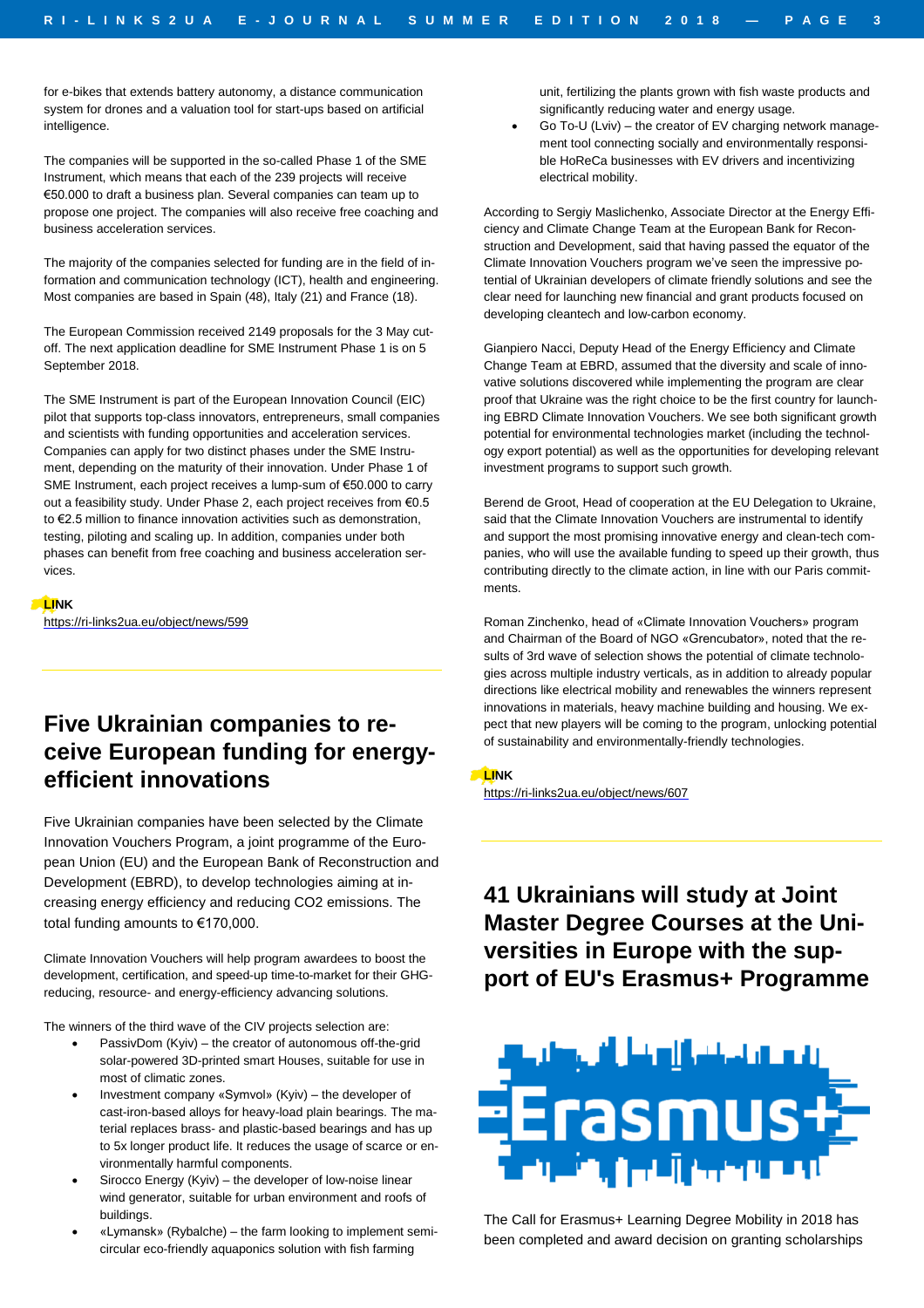for Erasmus Mundus Joint Master Courses has been taken. 1640 Erasmus Mundus students from all over the world are selected for funding and 41 out of them will come from Ukraine representing Kyiv, L'viv, Vinnytsia, Kharkiv and Odesa. Another 128 students from Ukraine are on the reserve list of candidates to studying in Europe.

Totally, 402 applications were submitted from Ukraine among 24 085 participants competing with other 180 countries participated in the calls. 806 candidates from other Eastern Partnership countries (Azerbaijan, Belarus, Armenia, Georgia and Moldova) applied with 50 successful ones.

The students from Ukraine are to study Erasmus Mundus Joint Degrees in prestigious universities of the UK, Belgium, France, Czech Republic, Italy, Spain, Denmark, Greece, Portugal, Estonia and Germany. Following the rules of Erasmus+, master students will study at minimum two European universities. In addition to their main curricula, students will be enrolled in language courses, learn about the countries of their stay, discover and enjoy their culture.

This year, Ukrainian students were interested in the following fields of study: European Politics and Society; Public Sector Innovation and eGovernance; Global Markets, Local Creativities; Nanoscience and Nanotechnology; European Literary Cultures.

200 Ukrainian students have been already studying at Erasmus Mundus Joint Programmes since 2014, including 187 Master and 13 PhD students. They are considered to become 'soft diplomats' as brain circulation to promote and support Ukraine in Europe and lately will contribute for Ukraine's development.

**LINK**

<https://ri-links2ua.eu/object/news/606>

## **Eastern Partnership: EU and neighbouring countries boost cooperation on the digital economy**

The EU and the six Eastern Partner countries have agreed to step up their cooperation on the digital economy: adopting a road map on reducing roaming charges, addressing the cybersecurity threat in a coordinated manner, and expanding e-services to create more jobs in the digital industry.

Commissioner Johannes Hahn said: "The EU will continue to work closely with its Eastern partners in the digital area, for the benefit of citizens across the region. Promoting high-speed broadband internet to boost economies and expand e-services, creating more jobs in the digital industry, reducing roaming tariffs among the Eastern partner countries and tackling cybercrime and cybersecurity is a priority. We are focused on delivering concrete results, with a clear programme for cooperation until 2020."

Commissioner Mariya Gabriel said: "Today's Informal Partnership Dialogue proves that we are on the right path towards a common European digital future. We warmly welcome the commitment of our Eastern partners to achieving the Deliverables by 2020; and thereby helping to build a stronger digital economy bringing direct benefits to the citizens and to succeed the digital transformation. Enhanced broadband connectivity, roadmap for reducing roaming tariffs and cooperation on cybersecurity

are just some of the few first steps in the long-term digital collaboration between the EU and its Eastern Partners."

The 10th Informal Partnership Dialogue in the framework of the Eastern Partnership bringing together the EU and the six Eastern Partners – Armenia, Azerbaijan, Belarus, Georgia, the Republic of Moldova and Ukraine.– is being hosted by the Republic of Belarus.

The working sessions covered sectoral cooperation in the digital economy, and foreign affairs. On the former, three primary objectives were identified: 1. The need to adopt a road map on reducing roaming charges; 2. addressing the cybersecurity threat in a coordinated manner 3. Exploiting the potential that the digital economy and society brings to business stakeholders and citizens. On the latter, Commissioner Hahn, Deputy Secretary General of the European External Action Service Jean-Christophe Belliard and Minsters of Foreign Affairs of the six Eastern partner countries expressed a clear vision for the future based on the 20 Deliverables for 2020 in four priority areas: 1. Stronger economy; 2. Stronger governance; 3. Stronger connectivity; 4. Stronger society. Concrete goals such as extending the core TEN-T network to the partner countries, increasing energy efficiency, facilitating lending for SMEs in local currency, and supporting young people.

### **LINK**

<https://ri-links2ua.eu/object/news/598>



## **EU Budget: InvestEU Programme to support jobs, growth and innovation in Europe**

For the next long-term EU budget 2021-2027, the Commission proposes to create the InvestEU Programme, bringing EU budget financing in the form of loans and guarantees under one roof.

InvestEU will bring together the multitude of financial programmes currently available and expand the successful model of the Investment Plan for Europe, the Juncker Plan. With InvestEU, the Commission will further boost job creation, investment and innovation.

President Jean-Claude Juncker said: "The Investment Plan for Europe has proven a success when it comes to mobilising private investment and creating jobs in Europe. It has already triggered almost €290 billion in investment that would not have been possible without it, and provided financing for 635,000 small businesses. With InvestEU, we are taking this successful model and expanding it across the many EU financing programmes on offer. We are simplifying, doing more with less, and placing a stronger focus on social investments."

Vice-President Jyrki Katainen, responsible for Jobs, Growth, Investment and Competitiveness, said: "The InvestEU Programme is a structural reform in the EU budget. It brings the multitude of EU financing programmes into a single structure with a single brand: InvestEU. By building on the success of the European Fund for Strategic Investments, we can continue to boost jobs, innovation and skills in Europe with the added bonus of making it easier and more transparent for beneficiaries.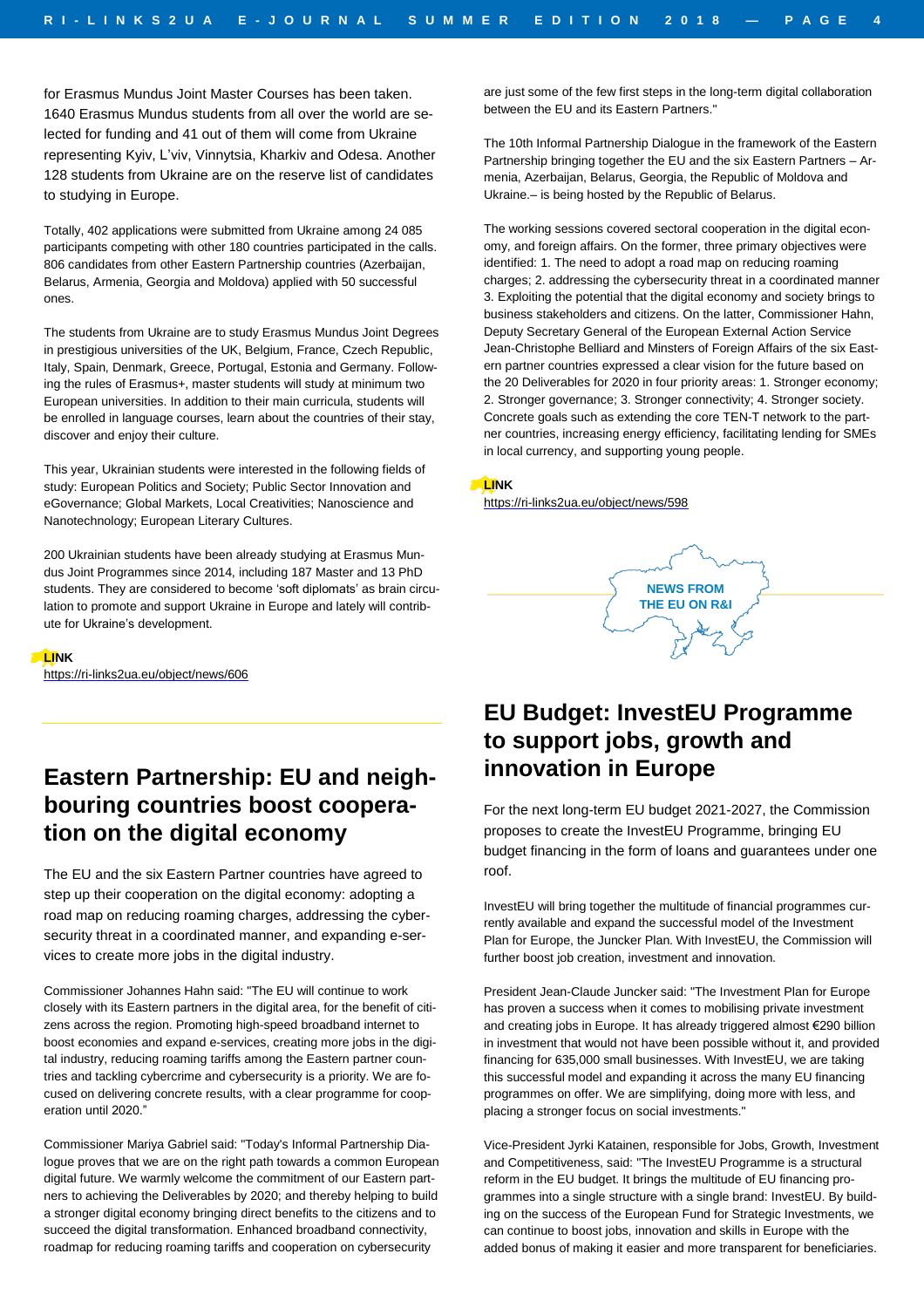InvestEU will help us achieve our policy goals such as sustainability, scientific excellence, social inclusion and helping our small businesses to scale up, with the aim of mobilising over €650 billion in investments – mostly from the private sector. And we give Member States the option to leverage their EU funds even further through the guarantee fund. A win-win".

The new programme will consist of the InvestEU Fund, the InvestEU Advisory Hub and the InvestEU Portal.

#### **1. InvestEU Fund**

Building on the success of the Juncker Plan, the InvestEU Fund will continue to mobilise public and private investment in the EU to help address the still sizeable investment gap in Europe.

#### **2. InvestEU Advisory Hub**

Building on the model of the Investment Plan's European Investment Advisory Hub, the InvestEU Advisory Hub will integrate the 13 different advisory services currently available into a one-stop-shop for project development assistance. It will provide technical support and assistance to help with the preparation, development, structuring and implementation of projects, including capacity building.

#### **3. European Investment Project Portal**

The Investment Plan's European Investment Project Portal gives visibility to investment projects across the EU and will be continued under the InvestEU Programme. The Portal brings together investors and project promoters by providing an easily-accessible and user-friendly database, giving projects more visibility and enabling investors to find investment opportunities in the sector or location of their interest.

**LINK**

<https://ri-links2ua.eu/object/news/565>

## **The Horizon 2020 Work Programme 2019 is updated**

All Horizon 2020 work programme sections have been updated, indicated by "\_v2". New is the section "20. Cross-cutting activities 2018-20\_v1.0".

For further details please follow the link to the Participant Portal.



**LINK**

[http://ec.europa.eu/research/participants/portal/desktop/en/funding/ref](http://ec.europa.eu/research/participants/portal/desktop/en/funding/reference_docs.html#h2020-work-programmes-2018-20)[erence\\_docs.html#h2020-work-programmes-2018-20](http://ec.europa.eu/research/participants/portal/desktop/en/funding/reference_docs.html#h2020-work-programmes-2018-20)

## **European Council - Europe must step up its efforts on research and innovation**

The European Council on 28 June adopted conclusions on: migration, security and defence, jobs, growth and competitiveness, innovation and digital, and on other issues. The European Council confirmed the set-up of a European Innovation Council for market-creating innovation under the next EU long-term budget. The Council also invited the Commission to launch a new pilot initiative on breakthrough innovation within the remaining time of Horizon 2020. Read the conclusions on the topic of innovation and digital issues.

- Europe must further develop its high-quality research across the EU and turn it into new products, services and business models. We need a stronger, inclusive innovation ecosystem to foster breakthrough and market-creating innovation and provide comprehensive support for businesses, including SMEs, with disruptive potential to successfully enter global markets.
- It is vital to deliver on the remaining legislative proposals concerning the Digital Single Market before the end of the current legislative cycle. To build a European data economy, further action is needed to improve the efficient use of data across the EU and foster trust through high data protection standards and full implementation and proportionate enforcement of the General Data Protection Regulation in respect of all economic actors doing business in our single market. High-quality data are essential for the development of Artificial Intelligence. The European Council invites the colegislators to swiftly examine the latest data package. It invites the Commission to work with Member States on a coordinated plan on Artificial Intelligence, building on its recent communication.
- In line with the informal Leaders' discussion in Sofia, the European Council insists on improving businesses' access to financing, including by better coordinating EU and national research and innovation funding schemes and instruments, on providing a favourable regulatory environment that supports greater risk-taking, and on promoting digital skills as well as links between academia, industry and governments. Cooperation between research, innovation and education should be encouraged, including through the European Universities initiative.
- The European Council invites the Commission to launch a new pilot initiative on breakthrough innovation within the remaining period of Horizon 2020. A European Innovation Council will be set up under the next Multiannual Financial Framework to identify and scale up breakthrough and disruptive innovation.

#### **LINK**

<https://ri-links2ua.eu/object/news/601>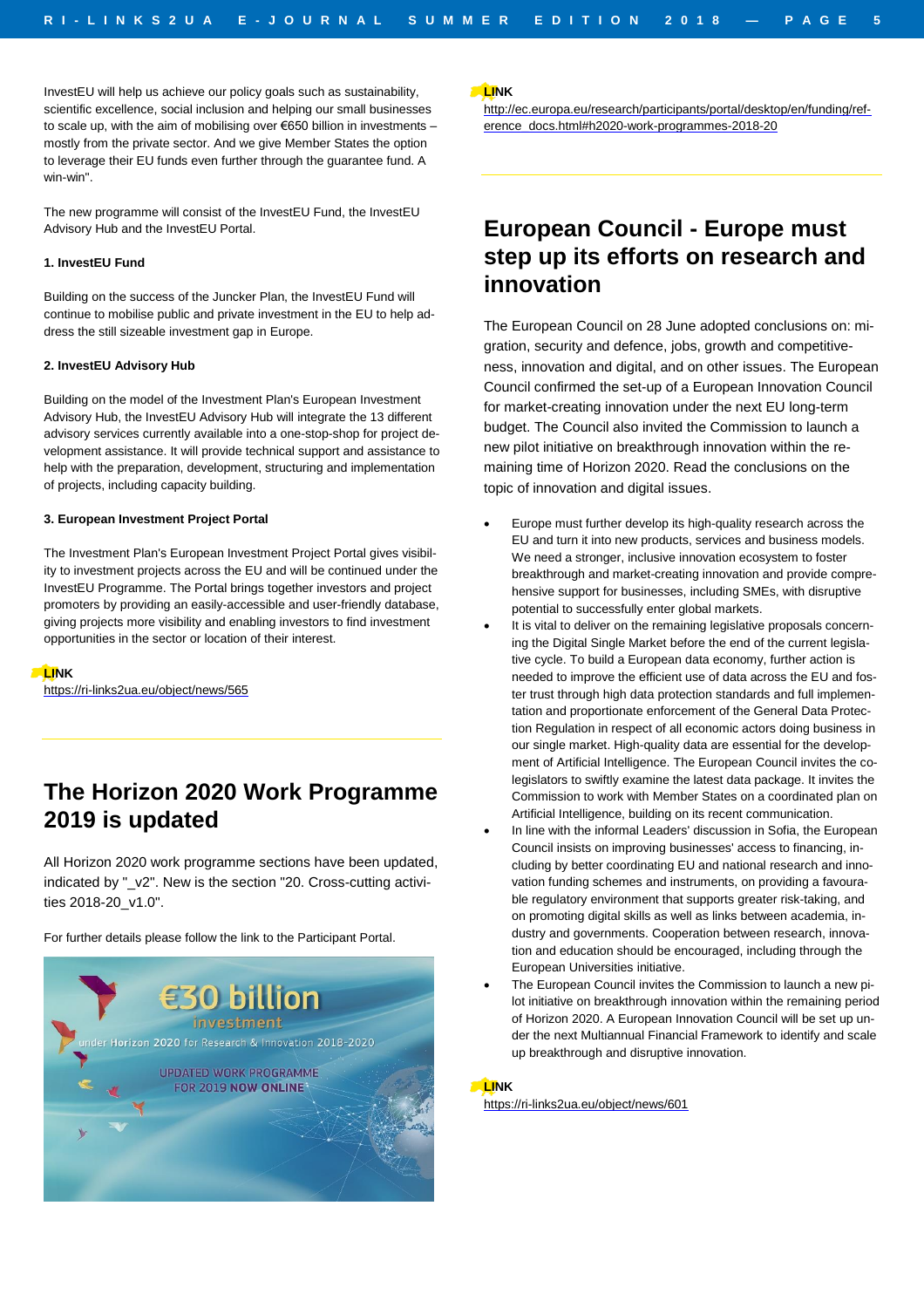

## **RI-LINKS2UA Horizon 2020 Info Day in Lviv**

The RI-LINKS2UA project in cooperation with the Lviv Polytechnics organized the Horizon 2020 Information Day within the framework of the IV Ukrainian-Polish Scientific Forum "Crossborder cooperation and common European space: theory, practice and new opportunities", which took place in Lviv on June 7- 8, 2018.



On June 8th, the Information Day gathered around 30 participants from Lviv Polytechnics, Ivan Franko University and several research institutes. Participants of the Information Day had a chance to learn about the Horizon 2020 programme, proposal preparation, the latest calls in Energy, Environment, ICT, MSCA, Space, and also Research Infrastructures in Horizon 2020.

Many questions were triggered by the presentation of the CONIN project, which was successful in receiving funding from the Horizon 2020. Participants were interested in issues related to partner search, project preparation as well as financial questions. Information Day presenters, which included RI-LINKS2UA project representatives from Estonia, Poland and Ukraine and also Ukrainian NCPs, helped to answer numerous questions about the Horizon 2020 programme.

The presentations from the Information Day can be found on the website.

## **LINK**

<https://ri-links2ua.eu/object/news/589>



**UPCOMING EVENTS**

The organizers invite you to participate in the International Conference on the Circular Economy – Rational Use of Raw Materials to be held in Cracow on 18-19 September 2018 in the Home Army Museum at 12 Wita Stwosza St., Cracow.

The key element of a circular economy is the rational management of raw materials including that of metals, energy, chemicals and industrial raw materials as well as water and biomass. The improvement of such management is still a challenge for many countries, including Poland, but it contributes not only to reducing the impact on the environment but also to ensuring the security of raw materials and energy supply. The European Commission, recognises the importance of the circular economy, and is developing and implementing an action plan that outlines new requirements for products, the principles of financial support, an educational programme, sustainable public procurement, the principles for assessing environmental performance using the life-cycle assessment method, and eco-design in the whole of the European Union. The aim of the circular economy is to boost economic growth without increasing the consumption of resources. It creates many opportunities for the rational use of raw materials i.e. reducing and optimising the use of materials, industrial symbiosis, recycling, reuse, redistribution, re-selling, refurbishment, remanufacturing, maintenance, repair, service, etc.

The purpose of this conference is to exchange knowledge and experience on effective methods of management in accordance with the rules of the circular economy and their future directions. On the first day, the subject of the conference will be the rational use of raw materials from primary and secondary sources i.e. metals, energy, chemicals, industrial raw materials, water and biomass including social and economic changes and technological and innovative solutions. On the second day the discussion will focus on implementation of the circular economy: new business models, education, CE indicators, eco-innovation, economic symbiosis and the use of new IT tools.

Participation in the conference is free of charge, but registration for the event is mandatory.

#### **DATE**

September 18-19, 2018 **VENUE** Home Army Museum, 12 Wita Stwosza St., Cracow, Poland **LINK**

<https://ri-links2ua.eu/object/event/594>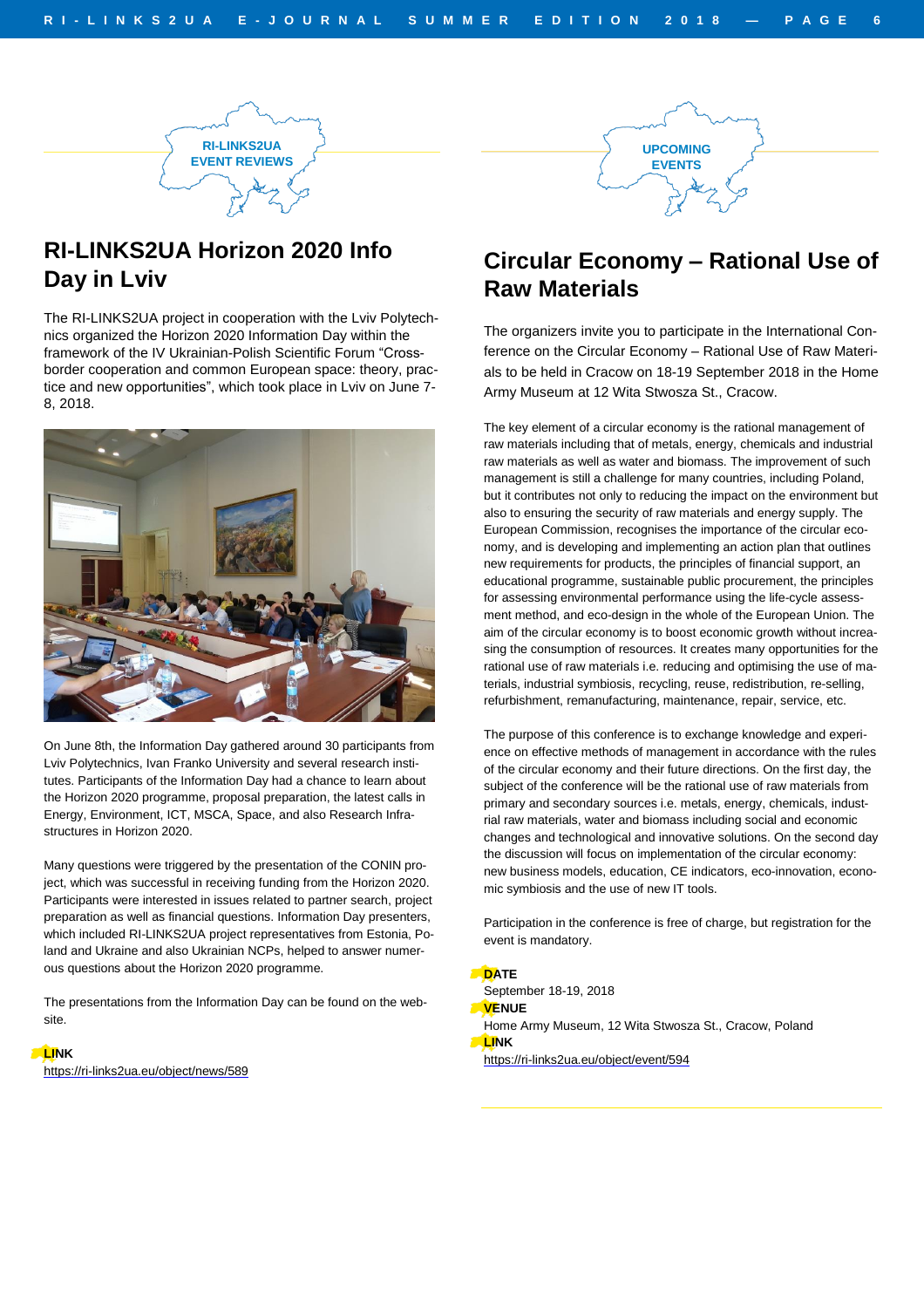## **Advancing Science Through International Cooperation**

The Forum of Ukrainian Research Diaspora "ADVANCING SCI-ENCE THROUGH INTERNATIONAL COOPERATION" is organized as a set of events to mark the centenary of the National Academy of Sciences of Ukraine.

This Forum is aimed at researchers working in Ukraine and abroad. It will include thematic scientific sessions, panels and round-table discussions to address important aspects of science and higher education reform currently undertaken in Ukraine. There also will be a session dedicated to German-Ukrainian collaboration to mark the 25th anniversary of the S&T Cooperation Agreement between Ukraine and Germany.

Main goals:

- to present excellent science, in particular highlighting successful collaborative projects
- to support establishing new and foster existing research contacts and partnerships
- to highlight research funding opportunities, including dedicated funding schemes for researchers wishing to return to Ukraine
- to discuss the reform of science and HE system in Ukraine

Register by 15 September 2018, submit the title of your scientific contribution, indicate the questions you are interested to be addressed and propose topic(s) of interest for a broader discussion!

#### **DATE** October 20-22, 2018 **VENUE** Kyiv, Ukraine **LINK** <https://ri-links2ua.eu/object/event/595>

## **Innovative industries for smart growth**



The organisation team of the European conference "INDustrial TECHnologies 2018 - Innovative industries for smart growth" (INDTECH2018) welcomes you to Vienna from 29-31 October, 2018.

INDTECH2018, an event of the Austrian Presidency of the Council of the European Union, will combine keynote presentations, talks, a matchmaking event and exhibitions. It provides an excellent opportunity to meet experts from industry, academia and policy to exchange information and to strengthen collaboration. INDTECH2018 is anticipating 1000 participants from more than 30 countries in Europe and across the globe. Registration is free of charge!

**DATE**

- October 29-31, 2018
- **VENUE**
- Messe Wien Exhibition & Congress Center, Messeplatz 1, 1021 Vienna, Austria

**LINK**

<https://ri-links2ua.eu/object/event/610>

## **SMEs rise in industrial value chains with new innovations in the bio-based economy**

The multidisciplinary aspect of the bio-based economy makes it a hotbed for innovation, but at the same time makes it difficult to bring the innovations to the market as both the production processes, the value chains, and sometimes even the products are non- existing yet.

A circular bio-based economy provides an opportunity to build new endof-life option into material supply chains allowing the conversion of waste into useful and valuable resources by incorporating the principle of cascading use.

SMEs are the key drivers for innovation in both scenarios and these projects deliver a mechanism to add value to current value chains by analysing the bottlenecks and the policy guidelines to tackle them.

**DATE**

- November 6, 2018
- **VENUE**
- Members' Salon, European Parliament, Brussels, Belgium **LINK**

<https://ri-links2ua.eu/object/event/608>



# **Statistics and Analyses of Ukrainian Participation in HORIZON 2020 (updated after 457 concluded calls)**

Ukraine became a new member of Associated Countries (AC) in March 2015. Since then, Ukrainian organizations have been able to fully participate in Horizon 2020 on equal terms with the EU Member States and other ACs.

Signed Association gives Ukraine a unique chance to significantly increase their participation in H2020. This is evidenced by the results of participation in the first 457 calls, where 579 Ukrainian organizations participated in the preparation of 1040 project proposals (1 333 participations), expecting EC contribution of 357.31 M€.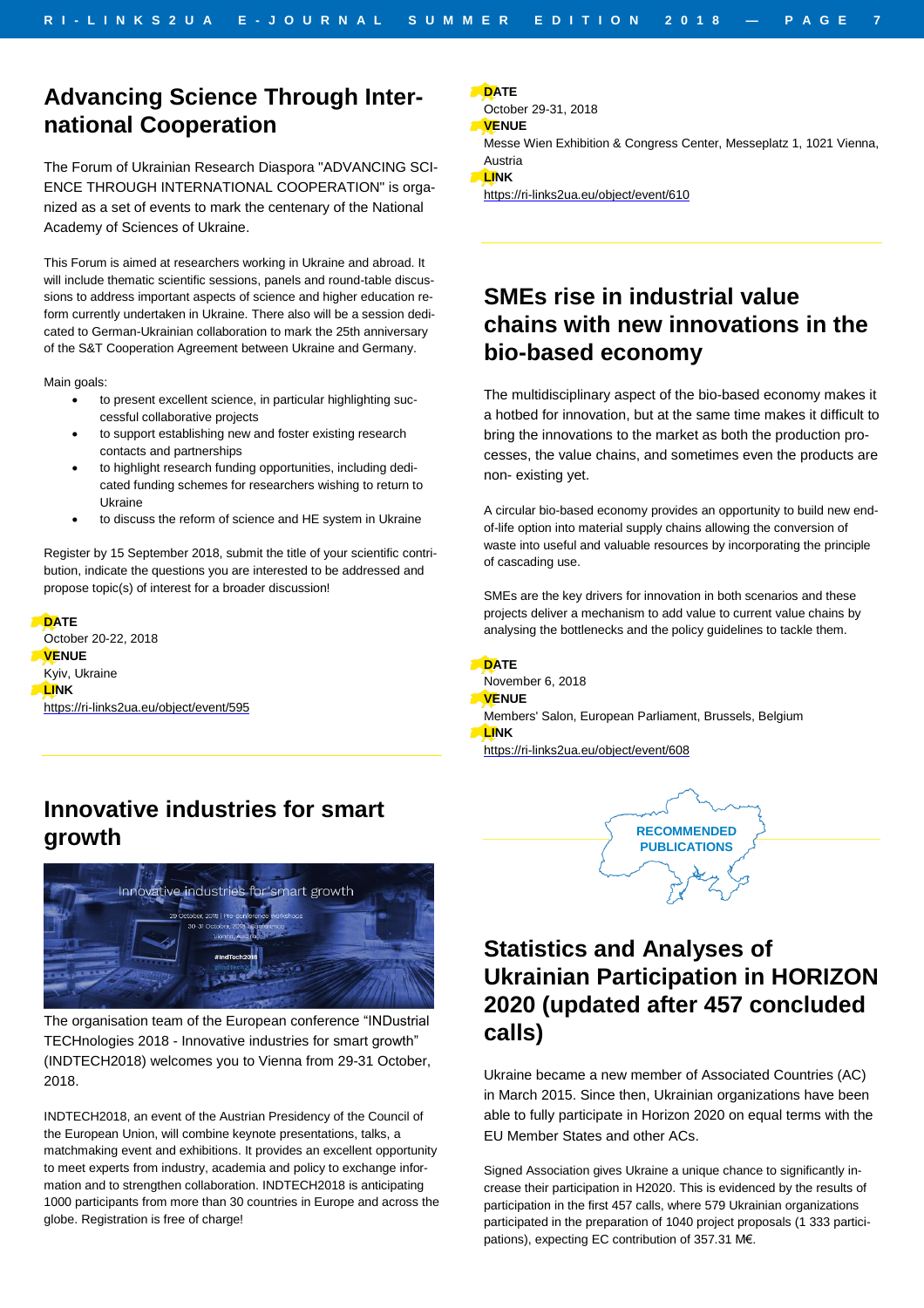97 organizations are in 98 proposals on the MAIN LIST (125 participations), with EC contribution of 17.88 M€. In particular, Ukraine submitted 314 proposals for project co-ordinations, of which 13 were classified for funding (MAIN LIST) with EC contribution of 2.48 M€. These results classify Ukraine on the 7th place among Associated & Candidate Countries.

Detailed analyses show that 29% of UA participants are from HES (87 organizations with 392 participations in submitted proposals), while 43% are from PRC (328 with 575 participations) and over 21% are from REC (103 institutes with 284 participations). Finally, 44 PRC, 24 REC,19 HES, 3 PUB and 7 OTH from a total of 97 organizations will participate in projects selected for funding.

UA participation results presented in relation to the potential of the country (GDP, GERD, population, number of researchers FTE) show that Ukraine requires further reforms to create more favourable conditions for the intensification of cooperation between Ukrainian science and industry with partners from the EU and other countries involved in H2020.

#### **LINK**

[https://ri-links2ua.eu/page/25/attach/0\\_Statistics\\_of\\_Ukraine\\_participa](https://ri-links2ua.eu/page/25/attach/0_Statistics_of_Ukraine_participation_in_HORIZON_2020__after_457_concluded_calls__08_05_2018.pdf)tion\_in\_HORIZON\_2020\_after\_457\_con[cluded\\_calls\\_\\_08\\_05\\_2018.pdf](https://ri-links2ua.eu/page/25/attach/0_Statistics_of_Ukraine_participation_in_HORIZON_2020__after_457_concluded_calls__08_05_2018.pdf)

## **Innovation kitchen - Horizon 2020 SME Instrument Impact Report**



With 8 companies floating on the stock market, 18 acquisitions and a total of €1.3 billion of extra private investment leveraged, the SME Instrument has established itself as an essential player on the European innovation scene. Since its start in 2014, the SME Instrument has invested in a unique selection of 3 200 small and medium-sized enterprises (SMEs) to get their breakthrough innovations faster on the market. With a network of 750 international business coaches and a growing community of global business and finance partners from the corporate and VC world, the SME Instrument gives the right business support and coaching to get companies ready to scale up and go global. Thanks to its focus on "smart money", the SME Instrument bridges the critical investment gap in early stage innovation and makes market-creating innovation easier in Europe.

In 2017 SME Instrument-funded companies accounted for 10% of all tech IPOs in Europe and the follow up equity investments into companies funded by the SME Instrument doubled within one year only. Each €1 invested by the SME Instrument generated €1.6 of private investment and the companies funded under Phase 2 of the programme have experienced a 118% increase in turnover and a 158% increase in employment, only two years down the line.

Looking ahead, in 2018 the SME Instrument becomes a central pillar of the European Innovation Council (EIC) pilot that focuses even more on market-creating innovation. The SME Instrument brings forward a new evaluation process involving a Jury of investment experts responsible for selecting the most innovative small businesses for funding.

This report offers first hand insights into growth trends and profiles of the companies funded under the SME Instrument. The report presents cumulative data from 2014 to end of 2017.

**LINK**

<https://ri-links2ua.eu/object/document/562>

**A4SMEs Assessment study report: How does the SME Instrument beneficiaries' businesses look like?**



# **European**

The SME instrument is targeting "Highly innovative SMEs with a clear commercial ambition and a potential for high growth and internationalisation". The key question that arises from this statement is: is there any common pattern for these companies?

This is the objective of this report based on an in-depth analysis of more than 50 real SME instrument phase 2 winning proposals in the first four years of the instrument implementation (2014-2017).

For this analysis, the Access 4 SMEs project has collected information on SME covering the 5 key dimensions that determine the international scalability potential of a SME: Company current status, company value proposition, market knowledge, business scalability and business model.

The report presents the main findings identified for this kind of companies along three basic dimensions:

- What type of business fits best within the SME instrument?
- What type of target market fits best within the SME instrument?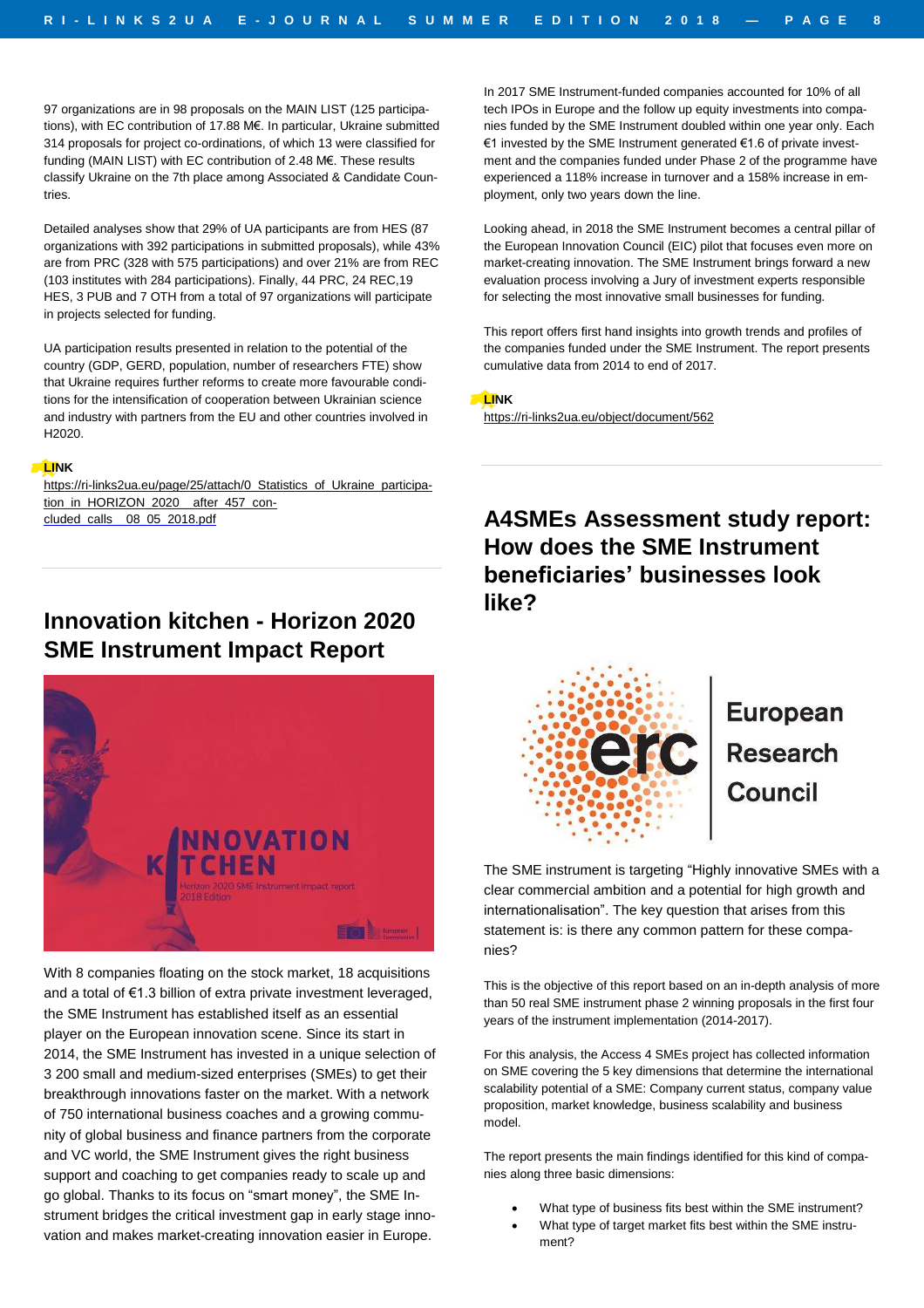• What type of teams fits best within the SME instrument?

The patterns identified across these three themes do not guarantee a 100% successful application, but it really gives real clues to intermediaries aiming to support companies within this instrument to define which companies to focus and/or help companies to develop in the right direction to become the real target of this instrument.

#### **LINK**

<https://ri-links2ua.eu/object/document/615>

ogies, interdisciplinarity, and societal and economic impact of each project. In addition, they were asked to provide an overall grade of projects according to the following scale: 'scientific breakthrough' (grade A), 'major scientific advance' (B), 'incremental scientific contribution' (C) and 'no appreciable scientific contribution' (D).

This report presents the outcome of the 2017 qualitative evaluation of completed ERC projects.

**OPEN CALLS**

#### **LINK**

<https://ri-links2ua.eu/object/document/597>

## **An Empirical Assessment of the ERC Proof of Concept Programme**

The first ever review of the ERC's innovation scheme – the Proof of Concept Grants - shows that the initiative is "sound in concept and effective in practice", helping ERC-funded scientists set up new companies, file patent applications and attract capital to make their research marketable. It also found that the scheme has brought about a significant cultural change within the research community. The assessment, carried out by independent experts, comes seven years after the ERC first introduced this top-up funding to encourage its grantees to explore the commercial and societal potential of their breakthroughs.

**LINK**

<https://ri-links2ua.eu/object/document/596>

## **Qualitative Evaluation of completed Projects funded by the European Research Council**

Since its creation in 2007, the European Research Council (ERC) has become one of the leading research funders worldwide. As part of its monitoring and evaluation strategy, the ERC performs regular qualitative assessments of the research outputs from completed ERC projects. These ex-post peer-review assessments complement other approaches based on the analysis of the bibliometric information related to the projects.

After the first two previous annual exercises (in 2015 and 2016), a new qualitative assessment was implemented during 2017. In this exercise, a random sample of 223 projects was evaluated from a pool of 470 ERC-funded completed projects. As in previous years, this ex-post peer-review evaluation was undertaken by independent, high-level international scientists, who were selected by the ERC Scientific Council. Experts who participated in the ex-ante selection of the projects for funding were excluded for this ex-post evaluation. Experts were grouped into evaluation panels aligned in their structure to those dealing with ex-ante evaluations. Each panel was composed of three to four experts; two to three of them with past experience as an ERC panel member, and one with no previous experience as ERC panel member, being neither an applicant in the last five years nor ever receiving an ERC grant.

The reviewers of the outcome from the completed ERC projects made their assessments following established guidelines. They addressed questions related to scientific impact, the introduction of new methodol-

# **National Academy of Sciences of Ukraine will support young researchers with a new funding scheme**

The new funding scheme is aimed at researchers with international experience and excellent academic achievements as evidenced by highlevel research publications. Two-year grants will be available to support young investigator groups (up to UAH 500T pa) and laboratories (up to UAH 1 million, the laboratory leader must have at least two years of international research experience). Applications have to be submitted by 5 September. Decision is expected on 20 September.

Call [announcement](http://files.nas.gov.ua/text/YoungMessage/%D0%9D%D0%BE%D1%80%D0%BC%D0%94%D0%BE%D0%BA%D0%9D%D0%90%D0%9D%D0%A3/180704_360/180704_360_molod_laboratorii.pdf) and application form (in Ukrainian)

**SUBMISSION DEADLINE** September 5, 2018 **LINK** <https://ri-links2ua.eu/object/call/613>

## **EaP PLUS Grants for networking in Brokerage Events or Preparatory Meetings – 3rd call**



The EaP PLUS Team announces the 3rd and last round of the Call for 'Grants for networking' in Brokerage Events or Preparatory Meetings. The grants for networking financially support the